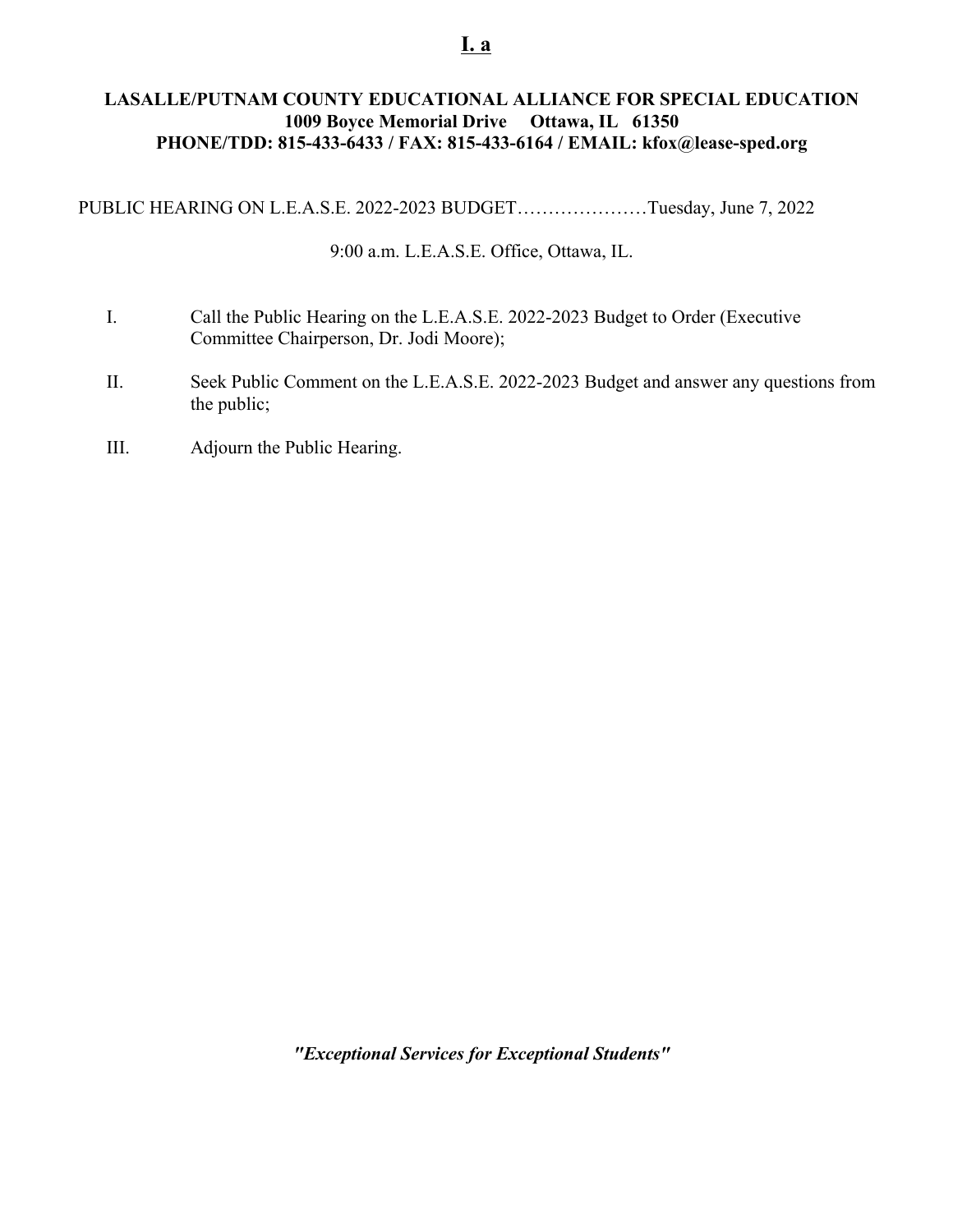## **LASALLE/PUTNAM COUNTY EDUCATIONAL ALLIANCE FOR SPECIAL EDUCATION 1009 Boyce Memorial Drive Ottawa, IL 61350 PHONE/TDD: 815-433-6433 / FAX: 815-433-6164 / EMAIL: kfox@lease-sped.org**

- TO: The L.E.A.S.E. Executive Committee
- FROM: Kathy Fox, Executive Director
- DATE: June 7, 2022
- RE: FY23 L.E.A.S.E. Budget

Attached as a separate document you will find the proposed FY23 L.E.A.S.E. budget presented for L.E.A.S.E. Executive Committee approval. Included are total projected expenses and revenues for FY23. This proposed budget is balanced as required by State regulations.

This budget has gone on public display as of May 6th so that it can be formally approved after our June 7th public budget hearing.

I would recommend your formal approval of the L.E.A.S.E. FY23 budget as presented at our meeting on June 7th. Thank you.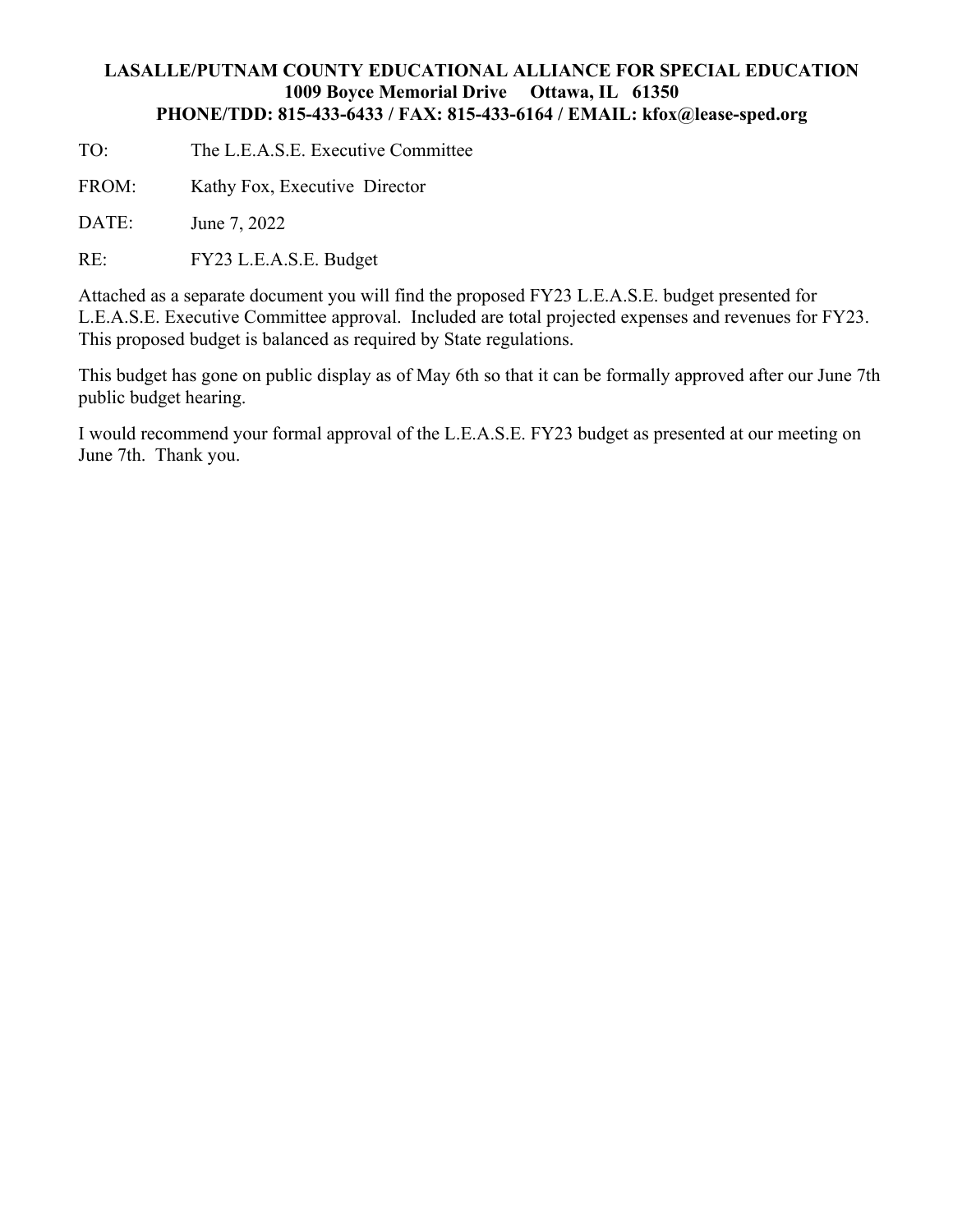#### **LEASE BUDGET FY23**

|                  | $\overline{A}$                       | R                            | $\mathsf{C}$             | D.                       | F                        |                          | G                        | н                        |                          |                          | к                        |                          | M                        | N                        | $\Omega$                 | P            | $\Omega$     |
|------------------|--------------------------------------|------------------------------|--------------------------|--------------------------|--------------------------|--------------------------|--------------------------|--------------------------|--------------------------|--------------------------|--------------------------|--------------------------|--------------------------|--------------------------|--------------------------|--------------|--------------|
|                  |                                      | <b>NAME</b>                  | <b>BUDGET</b>            | <b>LEASE</b>             | <b>STATE</b>             | Personnel                | <b>IDEA</b>              | PRESCHOOL INTEREST       |                          | <b>REIMB. EXP.</b>       | <b>ERATE</b>             | <b>MEDICAID</b>          | <b>MEDICAID</b>          | <b>CBS</b>               | <b>CBS</b>               | <b>MAINT</b> | <b>TOTAL</b> |
| $\overline{2}$   | <b>Budprep</b>                       |                              | <b>AMOUNT</b>            | <b>LEVY</b>              | PERS.                    | Levy                     | <b>GRANT</b>             | <b>GRANT</b>             |                          |                          |                          | <b>ADMIN.</b>            | <b>FEE FOR</b>           | <b>TUITION</b>           | <b>ESSR</b>              | <b>GRANT</b> |              |
|                  | 3 FY23                               |                              |                          |                          |                          |                          |                          |                          |                          |                          |                          | <b>OUTREACH</b>          | <b>SERVICE</b>           |                          | Ш                        |              |              |
| $\overline{a}$   |                                      | <b>SOURCE OF FUNDS NO.</b>   |                          |                          | $\mathcal{L}$            | 11                       | 3                        | $\boldsymbol{4}$         | 15                       | $\overline{7}$           | 9                        | 14                       | 10                       | $\mathbf{R}$             | 21                       | 3999         |              |
| 5                | <b>TOTAL</b>                         | <b>FUNCTION 1206</b>         | 193,937                  | $\overline{\phantom{a}}$ | 14,490                   |                          | $\overline{\phantom{a}}$ |                          | $\overline{\phantom{a}}$ | 179,447                  | $\overline{\phantom{a}}$ |                          | $\overline{\phantom{a}}$ | $\overline{\phantom{a}}$ |                          |              | 193,937      |
|                  | <b>TOTAL</b>                         | <b>FUNCTION 1207</b>         | $\overline{\phantom{a}}$ | $\overline{\phantom{a}}$ | $\overline{\phantom{a}}$ |                          | $\overline{\phantom{a}}$ | $\overline{\phantom{a}}$ | $\overline{\phantom{a}}$ | $\overline{\phantom{a}}$ | $\overline{\phantom{0}}$ | $\overline{\phantom{0}}$ | $\overline{\phantom{a}}$ |                          |                          |              | $\sim$       |
|                  | <b>TOTAL</b>                         | <b>FUNCTION 1212</b>         | 1,233,063                | $\overline{\phantom{a}}$ | 97,988                   | $\overline{\phantom{0}}$ | $\overline{\phantom{a}}$ | $\overline{\phantom{a}}$ | $\overline{\phantom{a}}$ | 30,954                   | $\sim$                   | $\overline{\phantom{0}}$ | $\overline{\phantom{a}}$ | 1,035,657                | 68,464                   |              | 1,233,063    |
| 8                | <b>TOTAL</b>                         | <b>FUNCTION 2113</b>         | 272,200                  | $\overline{\phantom{a}}$ | 21.500                   |                          | 41.119                   | $\overline{\phantom{a}}$ | $\overline{\phantom{a}}$ | $\overline{\phantom{a}}$ | $\overline{\phantom{0}}$ | $\overline{\phantom{a}}$ | $\overline{\phantom{a}}$ | 166,967                  | 42,614                   |              | 272,200      |
| $\mathbf{Q}$     | <b>TOTAL</b>                         | <b>FUNCTION 2150</b>         | 1,006,666                | $\overline{\phantom{a}}$ | 118,503                  | 164,312                  | 43,241                   | 42,414                   | $\overline{\phantom{a}}$ | 612.020                  | $\overline{\phantom{0}}$ |                          | 10,000                   | 16,176                   |                          |              | 1,006,666    |
| 10 <sup>10</sup> | <b>TOTAL</b>                         | <b>FUNCTION 2210</b>         | 1,141,811                | $\sim$                   | 74,142                   | 717,331                  | 267,349                  | 3,650                    | $\overline{\phantom{a}}$ | 42,933                   | $\overline{\phantom{a}}$ | $\overline{\phantom{0}}$ | $\sim$                   | 2,062                    | 34,344                   |              | 1,141,811    |
| 11               | <b>TOTAL</b>                         | <b>FUNCTION 2220</b>         | $\overline{\phantom{a}}$ | $\overline{\phantom{a}}$ | $\overline{\phantom{a}}$ |                          | $\overline{\phantom{a}}$ | $\overline{\phantom{a}}$ | $\overline{\phantom{a}}$ | $\overline{\phantom{a}}$ | $\overline{\phantom{a}}$ | $\overline{\phantom{0}}$ | $\overline{\phantom{a}}$ | $\overline{\phantom{a}}$ | $\overline{\phantom{a}}$ |              | $\sim$       |
|                  | 12 TOTAL                             | <b>FUNCTION 2230</b>         | 198,710                  | 500                      | 13.908                   | 30,481                   | 3,700                    | 132,268                  | $\overline{\phantom{a}}$ | 17,853                   | $\overline{\phantom{0}}$ | $\overline{\phantom{0}}$ | $\overline{a}$           | $\overline{\phantom{0}}$ | $\overline{\phantom{0}}$ |              | 198,710      |
|                  | 13 TOTAL                             | <b>FUNCTION 2320</b>         | 622,020                  | 179.264                  | 23,490                   | 160,252                  | 166,779                  | 1.500                    | $\overline{\phantom{a}}$ | 81.150                   | 9.585                    |                          | $\overline{\phantom{a}}$ |                          |                          |              | 622,020      |
|                  | 14 TOTAL                             | <b>FUNCTION 2330</b>         | 263,043                  | $\overline{\phantom{a}}$ | 11,745                   | 119.570                  | 99.843                   | $\overline{\phantom{a}}$ | $\overline{\phantom{a}}$ | 1,300                    | 9.585                    | $\overline{\phantom{0}}$ | $\overline{\phantom{a}}$ | 21,000                   |                          |              | 263,043      |
|                  | 15 TOTAL                             | <b>FUNCTION 2520</b>         | 106.317                  | $\overline{\phantom{a}}$ | $\overline{\phantom{a}}$ |                          | 106.317                  | $\overline{\phantom{a}}$ | $\overline{\phantom{a}}$ | $\overline{\phantom{a}}$ | $\sim$                   |                          | $\overline{\phantom{a}}$ | $\overline{\phantom{a}}$ | $\overline{\phantom{a}}$ |              | 106,317      |
|                  | 16 TOTAL                             | <b>FUNCTION 2540</b>         | 610.392                  | $\overline{\phantom{a}}$ | $\overline{\phantom{a}}$ |                          | 447.092                  | $\overline{\phantom{a}}$ | $\overline{\phantom{a}}$ | 53,800                   | $\overline{\phantom{0}}$ | 59,500                   | $\overline{\phantom{a}}$ | $\overline{\phantom{a}}$ | $\overline{\phantom{a}}$ | 50.000       | 610,392      |
|                  | 17 TOTAL                             | <b>FUNCTION 2545</b>         | 13,500                   | $\overline{\phantom{a}}$ | $\overline{\phantom{a}}$ |                          | 13,500                   | $\overline{\phantom{a}}$ | $\overline{\phantom{a}}$ | $\overline{\phantom{0}}$ | $\overline{\phantom{0}}$ |                          | $\overline{\phantom{a}}$ |                          | $\overline{\phantom{a}}$ |              | 13,500       |
|                  | 18 TOTAL                             | <b>FUNCTION 2560</b>         | 38,500                   | $\sim$                   | $\overline{\phantom{a}}$ |                          | $\overline{\phantom{a}}$ | $\overline{\phantom{a}}$ | $\overline{\phantom{a}}$ | 24,000                   | $\overline{\phantom{0}}$ | $\overline{\phantom{0}}$ | $\sim$                   | 14,500                   | $\overline{\phantom{0}}$ |              | 38,500       |
|                  | 19 TOTAL                             | <b>FUNCTION 2630</b>         | 130.610                  | $\overline{\phantom{a}}$ | $\overline{\phantom{a}}$ |                          | 130,610                  | $\overline{\phantom{a}}$ | $\overline{\phantom{a}}$ | $\overline{\phantom{a}}$ | $\overline{\phantom{a}}$ | $\overline{\phantom{0}}$ | $\overline{\phantom{a}}$ | $\overline{\phantom{a}}$ | $\overline{\phantom{a}}$ |              | 130,610      |
|                  | 20 TOTAL                             | <b>FUNCTION 2645</b>         | 1,550                    | $\overline{\phantom{a}}$ | $\overline{\phantom{a}}$ |                          | 1,200                    | $\overline{\phantom{a}}$ | $\overline{\phantom{a}}$ | $\overline{\phantom{a}}$ | $\overline{\phantom{a}}$ | $\overline{\phantom{0}}$ | 350                      | $\overline{\phantom{a}}$ | $\overline{\phantom{a}}$ |              | 1,550        |
|                  | 21 TOTAL                             | <b>FUNCTION 2660</b>         | 120.002                  | $\overline{\phantom{a}}$ | $\overline{\phantom{a}}$ |                          | 120.002                  | $\overline{\phantom{a}}$ | $\overline{\phantom{a}}$ |                          | $\overline{\phantom{a}}$ |                          |                          | $\overline{\phantom{a}}$ |                          |              | 120,002      |
|                  | 22 TOTAL                             | <b>FUNCTION 4120</b>         | 956.250                  | $\overline{\phantom{a}}$ | $\overline{\phantom{a}}$ |                          | 6,250                    | $\overline{\phantom{a}}$ | $\overline{\phantom{a}}$ | $\overline{\phantom{a}}$ | $\overline{\phantom{a}}$ | $\overline{\phantom{0}}$ | 950,000                  | $\overline{\phantom{a}}$ | $\overline{\phantom{a}}$ |              | 956,250      |
| 23               |                                      |                              |                          |                          |                          |                          |                          |                          |                          |                          |                          |                          |                          |                          |                          |              |              |
|                  |                                      | 24 GRAND TOTALS FY 23 BUDGET | 7,184,270                | 179,764                  | 375,766                  | 1,267,877                | 1.447.802                | 179,832                  | 50                       | 1.183.754                | 19.170                   | 59,500                   | 960.350                  | 1.300.293                | 160,112                  | 50,000       | 7,184,270    |
|                  | 25 GRAND TOTALS FY 22 BUDGET AMENDME |                              | 7.057.468                | 220,206                  | 375,766                  | 1.185.803                | 1,438,447                | 173,892                  | 50                       | 1,235,009                | 19.170                   | 9.500                    | 960.350                  | 1,229,163                | 160.112                  |              | 7,057,468    |
|                  | 26 DIFFERENCE                        |                              | 126,802                  | $-40,442$                |                          | 82.074                   | 9.355                    | 5,940                    |                          | $-51,255$                |                          | 50.000                   |                          | 71,130                   | $\mathbf{0}$             |              | 126,802      |
| 27               |                                      |                              | 1.80%                    | $-18.37%$                | $0.00\%$                 | 6.92%                    | 0.65%                    | 3.42%                    | $0.00\%$                 | $-4.15%$                 | $0.00\%$                 | 526.32%                  | $0.00\%$                 | 5.79%                    | $0.00\%$                 | $0.00\%$     | 1.80%        |
| ${\bf 28}$       |                                      |                              |                          |                          |                          |                          |                          |                          |                          |                          |                          |                          |                          |                          |                          |              |              |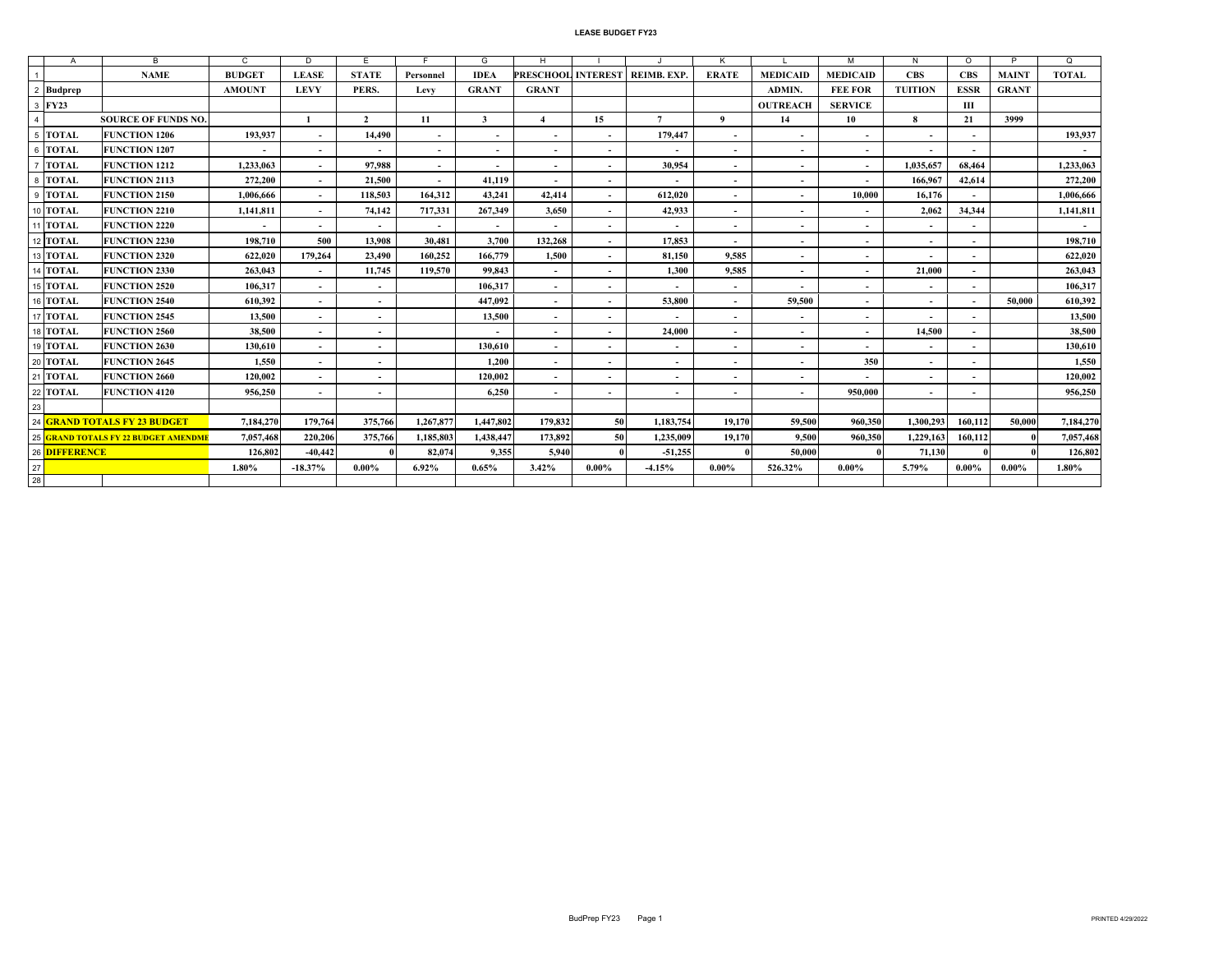# **1. b**

## **LASALLE/PUTNAM COUNTY EDUCATIONAL ALLIANCE FOR SPECIAL EDUCATION 1009 Boyce Memorial Drive Ottawa, IL 61350 PHONE/TDD: 815-433-6433 / FAX: 815-433-6164 / EMAIL: kfox@lease-sped.org**

EXECUTIVE COMMITTEE MEETING….……Tuesday, June 7, 2022……………9:05 a.m. L.E.A.S.E. Office, Ottawa, IL - Parking is available in front of the building and on both sides of

Boyce Memorial Drive. Please use front entrance.

## A G E N D A

- I. Call to Order and Roll Call
- II. Reception of Guests & Visitors and Opportunity for Public Comment
- III. Informational/Discussion Items
	- 1. Circuit Breaker School Monthly Report (Jayme);
	- 2. Review of the Circuit Breaker School Wellness Plan (Jayme);
- IV. Action Items
	- 1. Consent Agenda
		- a. Presentation and Approval of Open Session Minutes and Closed Session Minutes from May 2, 2022;
		- b. Presentation and Approval of Bank Reconciliation April, 2022;
		- c. Presentation and Approval of Bills, Financial Report and Investment Report;
		- d. Approve the destruction of the November 4, 2020, and December 1, 2020, taperecorded closed session minutes;
	- 2. Approve the L.E.A.S.E. FY23 budget;
	- 3. Determine the need for regularly scheduled L.E.A.S.E. Executive Committee summer meetings and, as necessary, authorize the payment of summer bills;
	- 4. Approve on second reading updated policies as follows: 2:20 *Powers and Duties*; 2:220 *Meetings Procedures;* 2:260 *Uniform Grievance Procedures;* 3:40 *Director (Superintendent);* 3:50 *Administrative Personnel Other Than the Director;* 3:60 *Administrative Responsibility of the Building Principal;* 4:60 *Purchase and Contracts;* 4:110 *Transporation;* 4:120 *Food Services;* 4:160 *Safe Work Environment;* 4:170 *Safety;* 5:10 *Equal Employment Opportunity and Minority Recruitment;* 5:20 *Workplace Harassment Prohibited* and 5:30 *Hiring Process and Criteria;*
	- 5. Approve the resignation of staff;
	- 6. Approve the OM contract Julia Y;
	- 7. Approve the contract for Safe School-R.O.E.#35;
	- 8. Approve the 2022-2023 L.E.A.S.E. Alliance Council and Executive Committee meeting calendar;
- V. Closed Session Items
	- 1. Review of unreleased closed session minutes.
	- 2. The appointment, employment, compensation, discipline, performance, or dismissal of specific employees of the Alliance or legal counsel for the Alliance, including hearing testimony on a complaint lodged against an employee or against legal counsel for the Alliance to determine its validity.
	- VI. Anticipated Action Items After Closed Session
		- 1. Approve a resolution regarding written closed session minutes for public release;